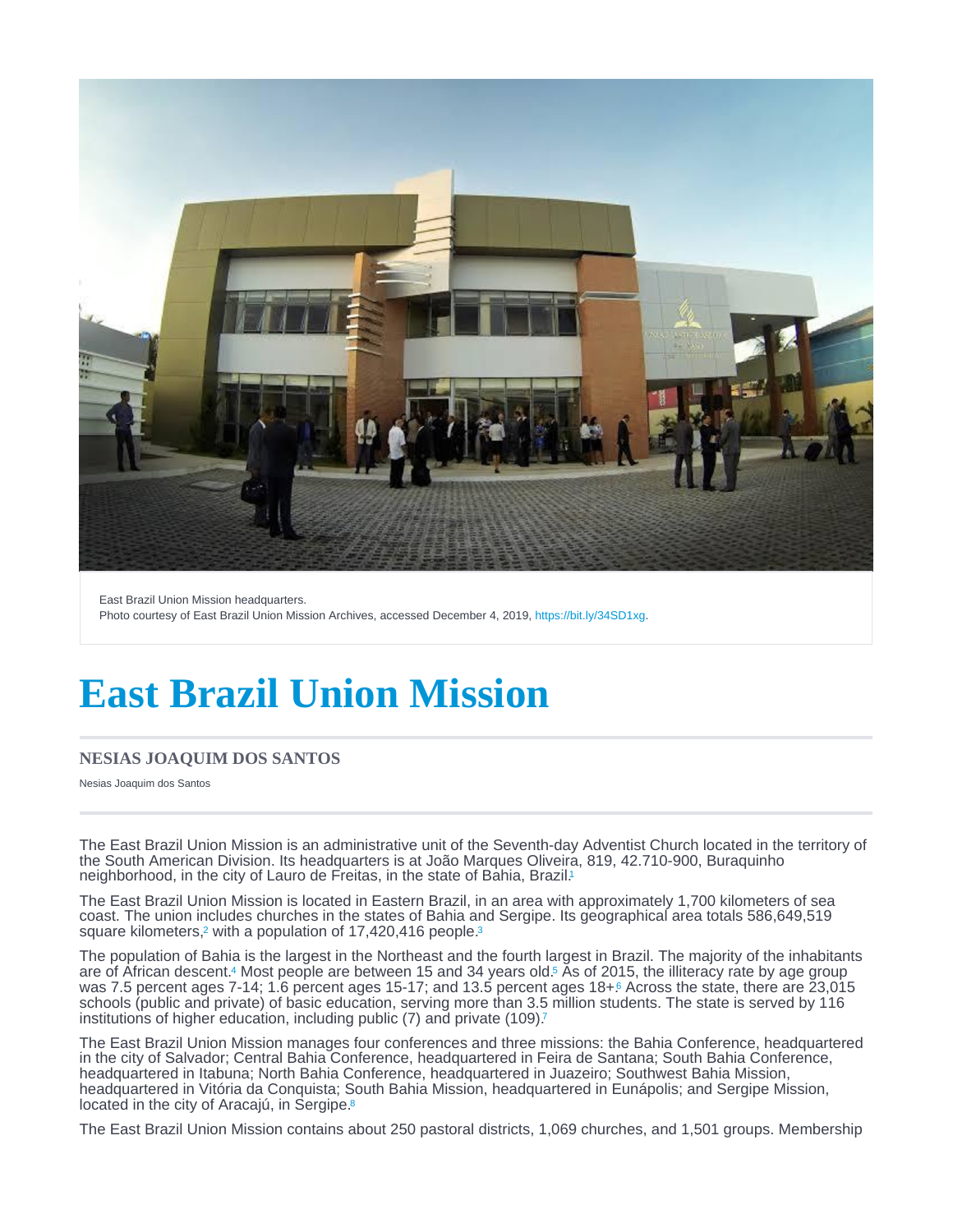<span id="page-1-0"></span>is 206,912, led by 350 pastors, of whom 246 are ordained and 104 are licensed to the ministry. The territory includes two stores of the Brazil Publishing House, one in Salvador and another at Bahia Adventist College, as well as six stores of the Multibom factory.

The East Brazil Union Mission is home to 24 church schools and an Adventist college, with a total of about 14,000 students and 1,300 teachers. Bahia Adventist College is a university with more than 10 courses in the city of Cachoeira. A school health clinic located in the Capoeirucu district, alongside an ADRA agency.<sup>[9](#page-3-0)</sup>

The Bahia conference is served by Castelo Branco Adventist Academy, Liberdade Adventist Academy, Itapagipe Adventist Academy, Salvador Adventist Academy, São Caetano Adventist Academy, Lauro de Freitas Adventist Academy, Amaralina Adventist School, Jardim Cruzeiro Adventist School, Iapi Adventist School, Paripe Adventist School, and Praia Grande Adventist School.

The Central Bahia Conference is home to Feira de Santana Adventist Academy, Bahia Adventist Academy, Santo Antônio de Jesus Adventist Academy, and Valença Adventist School. The South Bahia Conference includes Eunápolis Adventist Academy, Teixeira de Freitas Adventist Academy, Ilhéus Adventist Academy, and Itabuna Adventist Academy. In the North Bahia Conference are Jacobina Adventist School and Juazeiro Adventist Academy. The Southwest Baha Mission has Barreiras Adventist Academy,Vitória da Conquista Adventist Academy, Itapetinga Adventist School, Adventist School of Itapetinga II, and Jequié Adventist School. The Sergipe Mission is served by Cerqueira Campos Adventist Academy and Lagarto Adventist Academy.

Hope Channel Brazil broadcasts on channel 39 in the Metropolitan Region of Salvador. In closed channels, Hope Channel Brazil is on channels 184 and 684 by NET and Claro TV[;](#page-3-0)<sup>10</sup> 33 and 233 on SKY; and 14 and 214 on OI TV. In addition, New Time Radio operates in AM 920, available to more than 4.5 million inhabitants. Across the territory, there are about 73 re-transmitters.<sup>[11](#page-4-0)</sup>

# Organizational History

In 1995 the East Brazil Union was broken up and the Northeast Brazil Union created. The union oversaw the states of Alagoas, Bahia, Paraíba, Pernambuco, Rio Grande do Norte, and Sergipe, and received from the North Brazil Union the states of Ceará and Piauí.<sup>[12](#page-4-0)</sup>

As the church grew, it chose to create a new administrative unit in the Northeast Region. In 2010 land was acquired in the Metropolitan Region of Salvador, 12.4 kilometers from Deputado Luís Eduardo Magalhães International Airport.

In 2012, the South American Division appointed administrators for the new institution, the East Brazil Union. Geovani Souto Queiróz was elected president; Cícero Gama, secretary; and Ivo de Azevedo Vasconcelos, treasurer. That November 11 and 12, the union General Assembly met, alongside the first East Brazil Union Mission General Assembly.<sup>[13](#page-4-0)</sup>

Pastor Hebert Kleber, who left North Coast Conference, was elected to lead Adventurers, Pathfinders, Youth, and Music; Pastor Josanã Alves, who left the Northeast Mission, was appointed for the Christian Stewardship and Health departments; and Rosicler Queiroz was appointed to direct the Children's, Youth, and Women's Ministries. Professor Marcio Góes was elected to lead the Department of Education; Pastor Geraldo Magela, of the South Brazil Union, Publishing Ministry and Family; Pastor Osmar Borges, who left South Bahia Conference, Evangelism, Sabbath School, Small Groups, and Personal Ministry.[14](#page-4-0)

On December 5, 2013, East Brazil Union Mission's headquarters was inaugurated at Ismar R. Prates, 819, in the Portão neighborhood, in Lauro Freitas, Grande Salvador, Bahia. At the time of its founding, the union had 984 churches and 173,657 members among the 15,058,490 inhabitants in its territory. Currently, the North Bahia Mission is also part of its territory.[15](#page-4-0)

The creators who led the founding of the new administrative unit were: Geovani Souto Queiroz, Miguel Pinheiro Costa, Erton Kohler, Ivo de Sousa Vasconcelos, Antônio Hélio de S. Santiago, André de Sousa Dantas, Daniel Weber Thomas, Jairo Torres, Cleiton Lins da Mota, José Wilson Da Silva Barbosa, Moisés Moacir, Eliezer Junior, Carlos Ferreira da Silva, Adean Queiroz, Antônio Miguel, Dr. Elias Oliveira, and others. They encouraged local church directors, pastors, administrators, and church leaders to believe and work for the project. They saw the following reasons for undertaking it: (1) to seize the opportunity for Adventism growth in the region; (2) to better serve existing churches in the jurisdiction of Bahia and Sergipe; (3) to reduce distances between the fields and the institutions that administer them; and (4) to enable the creation of new denominational organizations, such as schools, colleges and offices, focused on advancing evangelical preaching.

The North Bahia Mission, now the North Bahia Conference, in Juazeiro, Bahia, was created in 2014. The South Bahia Mission will soon be headquartered in Eunápolis, Bahia.

In 2013, the union mission launched the Santuário de Esperança project with the objective of planting a thousand new churches in five years[.](#page-4-0)<sup>16</sup> On September 29, 2018, the "Time to Celebrate" meeting brought together 30,000 people at the Roberto Santos stadium in Salvador, and celebrated the construction of 1,000 new Adventist churches. The event was attended by conductor Williams Costa Junior and his wife, Sonete Costa; journalist Cid Moreira, who narrated a text of gratitude to God; American singer Wintley Phipps; and the Arautos do Rei quartet. Also present were Pastor Köller, president of the South American Division, and Pastor Queiroz, president of the East Brazil Union Mission, with the presidents of the regional headquarters. Pastor Mark Finley preached, and Pastor Luís Gonçalves,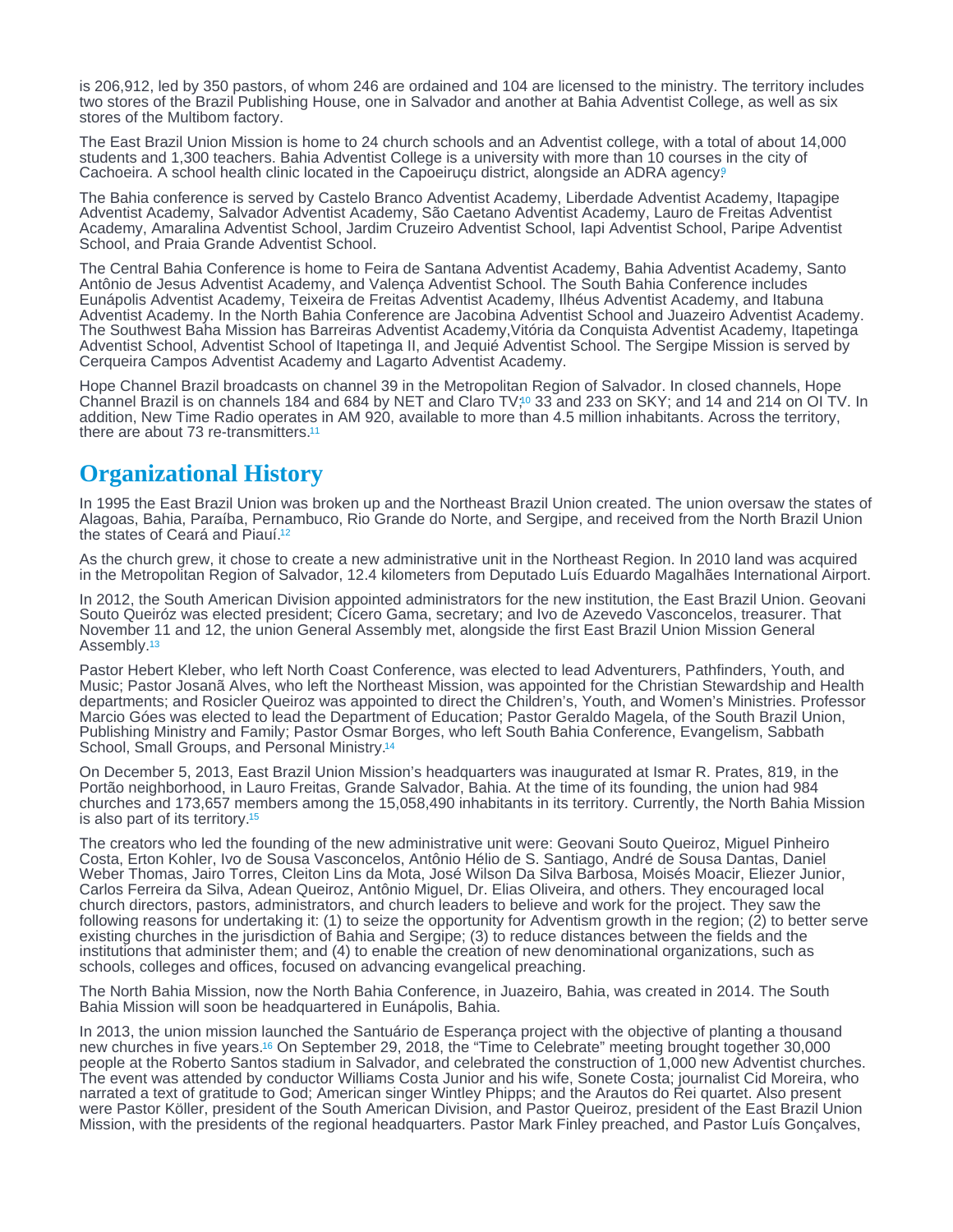<span id="page-2-0"></span>South American Division evangelist, conducted a ceremony in which 800 people were baptized.<sup>[17](#page-4-0)</sup>

The mission has always worked to empower young students who dedicate their vacation to evangelism and service to their neighbors. The Calebe Mission project emerged in Bahia and is now a project carried out worldwide.<sup>8</sup>The Vida Por Vidas [Life for Lives] Project is one of the main contributors to the Hematology and Hemotherapy Foundation of Bahia (Hemoba). Through this project, the Adventist youth society donates blood frequently. In one of the last mobilizations,<sup>19</sup> 5,000 youth dressed in red to simulate a great bubble of blood.<sup>[20](#page-4-0)</sup>

The East Brazil Union Mission also supports the Hope Impact project in its territory. Between 2013 and 2016, 8,785,000 missionary books were distributed. In 2019, the city Mata de São João, headquarters of the project that year, received 6,500 units[.](#page-4-0)<sup>21</sup> Through the Mutirão de Natal [Christmas Project], another project developed in 2013/2014, 45 tons of food were collected and donated[.](#page-4-0)<sup>22</sup> In addition, the union supported the organization of more than a thousand health fairs between 2015 and 2018, serving approximately 100, 000 people.<sup>23</sup> Projeto Maná [Manna Project] helped distribute Sabbath school lesson quarterlies. Between 2013 and 2018, the union reached the mark of 496,317 subscriptions.

As a result of all these projects and the intense missionary work done by leaders and members, in 2013, 16,470 people were baptized; in 2014, 18,143; in 2015, 19,004; in 2016, 15,298; in 2017, 18,350; and in 2018, 18,423. In total, between 2013 and 2018, 105,379 new members joined the union.

The union's motto is "The Church of the Future," with the objective of making strong investments in the next generation to form new leaders. Projects include: (1) Lidere o Amanhã [Lead for Tomorrow], taking young people to Adventist universities to prepare them for direct missionary service; (2) A Year in Mission, which recruits and trains young people to serve in needy places for one year; (3) Caleb Mission, with an emphasis on acting in communities; (4) Adventurers, a program for children aged six to nine; (5) Pathfinder clubs, a social and evangelistic program for young people aged 10 to 15; and (6) Youth Society, to assist and evangelize people aged 16 to 36.

The East Brazil Union Mission adopts the mission of the Seventh-day Adventist Church, "to proclaim to all people the eternal gospel in the context of the three angels messages of Revelation 14: 6-12, leading them to accept Jesus as their personal Savior [...].["](#page-4-0)<sup>24</sup> The union adopts this objective as an institutional mission and will work to create three more administrative units in its territory. The opening of South Bahia Mission has already been voted on; soon, it will go into operation. The West Bahia Mission, designed to have its headquarters in Barreiras, will assist the west of the state. Another project is East Bahia Mission, which will have its headquarters in one of the cities in the metropolitan region.

Today, the most challenging regions for East Brazil Union Mission evangelists are the following: Chapada Diamantina, in the center of the state, where there are few churches and few members; western Bahia, which is economically strong, but does not show homogeneous growth; and the Drought Quadrilateral. In the latter region, the population needs to leave their homes to look for water, food, work, and sustenance, which causes a great population exodus that makes evangelism difficult.

The East Brazil Union Mission faces three main challenges. One concerns the large cities and metropolitan regions of Aracaju and Salvador, with around 5.5 million inhabitants, involving social, economic, and cultural issues. Second, the challenge of poverty, both in the capital and in the countryside. Third is the drought that plagues the region, resulting in the frequent relocation of families. Nonetheless, the union collects positive experiences that inspire plans for the future with a view to fulfilling the Adventist goal of proclaiming the eternal gospel.<sup>[25](#page-4-0)</sup>

## Chronology of Administrative Officers

Presidents: Giovani Souto de Queiroz (2013-2018); Stanley Arco (2018-present).

Secretaries: Cícero Ferreira Gama (2013), Eber Liessi (2014-2015); Andre Henrique de S. Dantas (2016-present).

Treasurers: Ivo de Azevedo Vasconcelos (2013-2018); William Ferreira (2018-present).[26](#page-4-0)

#### **SOURCES**

Alves, Roberto. "Adventistas inauguram Santuário da Esperança na região central da Bahia" [Adventists Inaugurating Sanctuary of Hope in central Bahia]. Notícias Adventistas (Online) [Adventist News Network], September 18, 2018.

Bahia, 2018. Census in Brazil, "Cidades e Estados" [Cities and States]. IBGE, July 11, 2019, [https://bit.ly/2WY0tYX]( https://bit.ly/2WY0tYX ) .

Bahia, 2018. Census in Brazil, "População" [Population]. IBGE, July 11, 2019, [https://bit.ly/2MEEpOO.](https://bit.ly/2MEEpOO)

Bahia Adventist College.<http://www.adventista.edu.br/vestibular>.

Brazilian Institute of Geography and Statistics (IBGE). [https://www.ibge.gov.br/.](https://www.ibge.gov.br/)

"Convocação da Assembleia Geral Extraordinária da União Nordeste Brasileira da Igreja Adventista do Sétimo Dia" [Convocation of the Extraordinary General Assembly of the Northeast Brazilian Union of the Seventh-day Adventist Church]. Revista Adventista [Adventist Review], June 2019.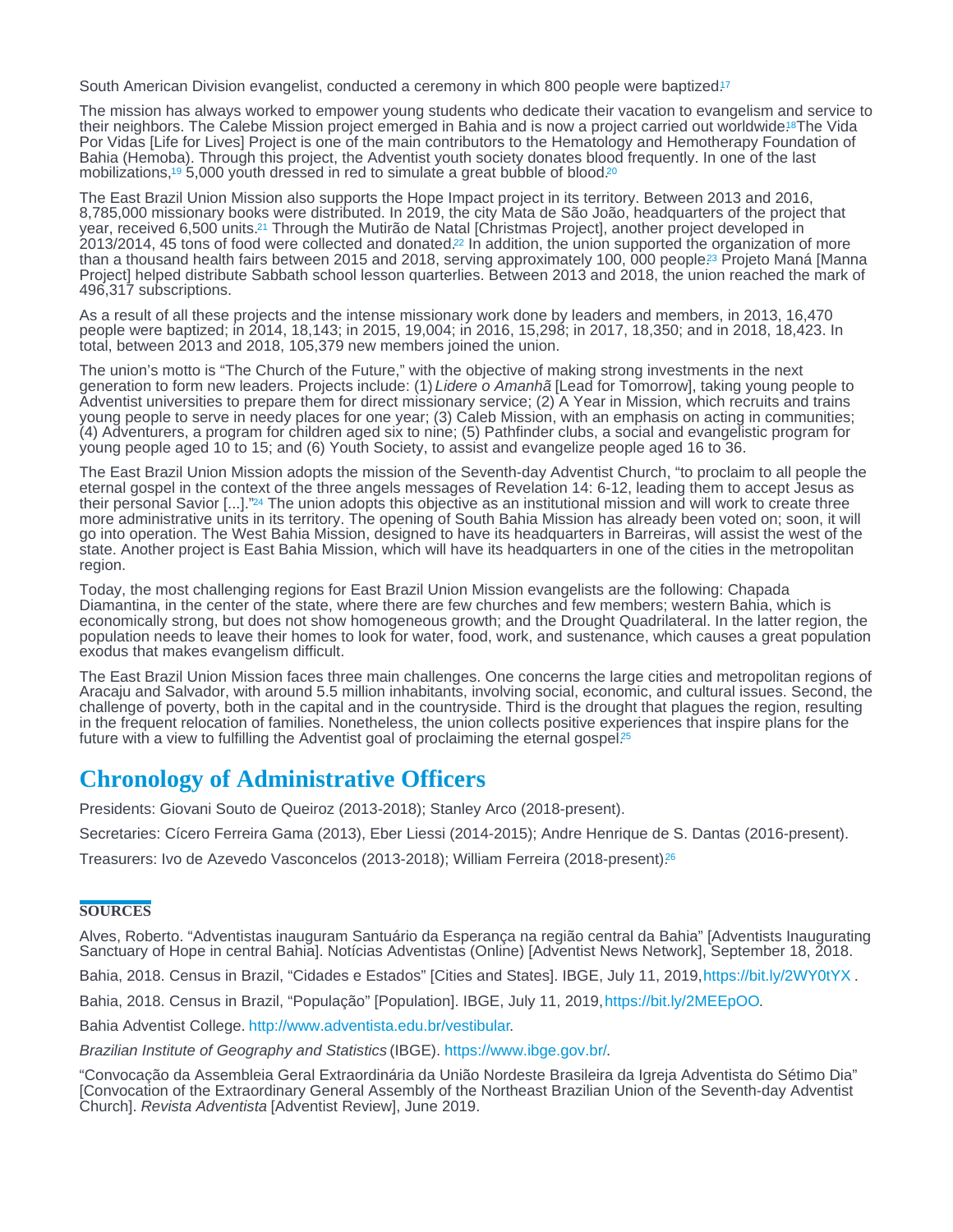<span id="page-3-0"></span>East Brazil Union Mission. [https://ulb.adventistas.org/.](https://ulb.adventistas.org/)

Firmino, Thaiane. "Doação de sangue movimenta Hemocentro da Bahia" [Blood donation stirs up blood center in Bahia]. Notícias Adventistas (Online) [Adventist News Network], March 25, 2013.

Notícias Adventistas [Adventist News Network]. [https://noticias.adventistas.org/en/.](https://noticias.adventistas.org/en/)

Novo Tempo [Hope Channel Brazil]. [http://novotempo.com.](http://novotempo.com)

Portal do Governo do Estado da Bahia [Bahia State Government Website].<http://www.educacao.ba.gov.br/>.

Relatório do pastor Geovani Queiróz no Concilio de Estela Mares, Salvador, Bahia, fevereiro de 2013 [Report by pastor Geovani Queiróz at the Council of Estela Mares, Salvador, Bahia, February 2013].

Santana, Heron. "Igreja na Bahia e em Sergipe inaugura nova sede administrativa" [Church in Bahia and Sergipe opens a new administrative headquarters]. Notícias Adventistas (Online) [Adventist News Networks], December 6, 2013.

Santana, Heron. "'Tempo de Celebrar' comemora construção de mil templos adventistas" ['Time to Celebrate' Inaugurating the construction of a thousand Adventist churches]. Notícias Adventistas (Online) [Adventist News Network], October 7, 2015.

Santana, Heron. "Voluntários entregam livros para moradores de cidade do litoral baiano" [Volunteers deliver books to inhabitants of a city in the coast of Bahia]. Notícias Adventistas (Online) [Adventist News Network], May 18, 2019.

Sella, Luiz Fernando and Daniela Tiemi Kanno. Manual da Feira de Saúde [Health Fair Manual]. South American Division, 2015.

Sergipe, 2018. Census in Brazil, "Cidades e Estados" [Cities and States]. IBGE, July 11, 2019. [https://bit.ly/2XxVgEw]( https://bit.ly/2XxVgEw).

Seventh-day Adventist Church (Brazil) Website. <https://www.adventistas.org/en/>.

Seventh-day Adventist Yearbook. Various years.<https://www.adventistyearbook.org/>.

Silva, Natan Fernandes and Nesias Joaquim dos Santos. Contando nossa História: 110 anos da Igreja Adventista do Sétimo Dia No estado da Bahia [Telling our History: 110 Years of the Seventh-day Adventist Church in the state of Bahia]. Salvador, BA: EGBA Empresa Gráfica da Bahia [Bahia Graphics Company], 2016.

Silva, Natan Fernandes. Os presidentes da Igreja Adventista no Estado da Bahia [Adventist church presidents in the state of Bahia]. Cachoeira, BA: Ceplib Centro de produção literária [Ceplib Center for Literary Production], 2015.

Vida por Vidas [Life for Lives]. [http://www.vidaporvidas.com/pt/.](http://www.vidaporvidas.com/pt/)

Vote 2011-333 AG - Northeast Brazil Union Mission - reorganization - register.

Vote of the initial meeting of the East Brazil Union Mission in 2012.

### **NOTES**

- 1. East Brazil Union, accessed July 10, 2019, [https://ulb.advenistas.org/.](https://ulb.advenistas.org/) [?](#page-0-0)
- 2.<br>2018 Census in Brazil, Bahia, "Cidades e estados" [Cities and states], IBGE, July 11, 2019, https://bit.ly/2WY0tYX; 2018 Census in Brazil,<br>Sergipe, "Cidades e estados" [Cities and states], IBGE, July 11, 2019, https://b
- 3. Seventh-day Adventist Online Yearbook, "East Brazil Union," accessed July 10, 2018,<https://bit.ly/2IvldOA>[.?](#page-0-0)
- 4. Brazilian Institute of Geography and Statistics (IBGE), "Indicadores" [Indicators], accessed on December 6, 2016, https://bit.ly/32fTiv8; 2018 Census in Brazil, Salvador, Bahia, "Cidades e estados" [Cities and states], IBGE, July 11, 2019, https://bit[.](https://bit.ly/2MEEpOO)ly/2Wsd5mV; 2018 Census in Brazil,<br>Bahia, "População" [Population], IBGE, July 11, 2019, https://bit.ly/2MEEpOO.[?](#page-0-0)
- 5. 2018 Census in Brazil, Bahia, "População" [Population], June 11, 2019, [https://bit.ly/2MEEpOO.](https://bit.ly/2MEEpOO)[?](#page-0-0)
- 6. Portal do Governo do estado da Bahia [Bahia State Government website], accessed July 10, 2019,<https://bit.ly/2MBatTZ>[.?](#page-0-0)
- 7. Brazilian Institute of Geography and Statistics, "Indicadores" [Indicators], accessed December 2016, <https://bit.ly/32fTiv8>[.?](#page-0-0)
- 8. Report by Pastor Geovani Queiróz at the Council of Estela Mares, Salvador, Bahia, February 2013.[?](#page-0-0)
- 9. Faculdade Adventista da Bahia [Bahia Adventist College], "Cursos" [Courses], accessed July 4, 2019, [https://bit.ly/2KYVHox.](https://bit.ly/2KYVHox)[?](#page-1-0)
- 10. TV Novo Tempo [Hope Channel Brazil], "Onde assistir" [Where to watch], accessed July 10, 2019, [https://bit.ly/2KGt66H.](https://bit.ly/2KGt66H)[?](#page-1-0)